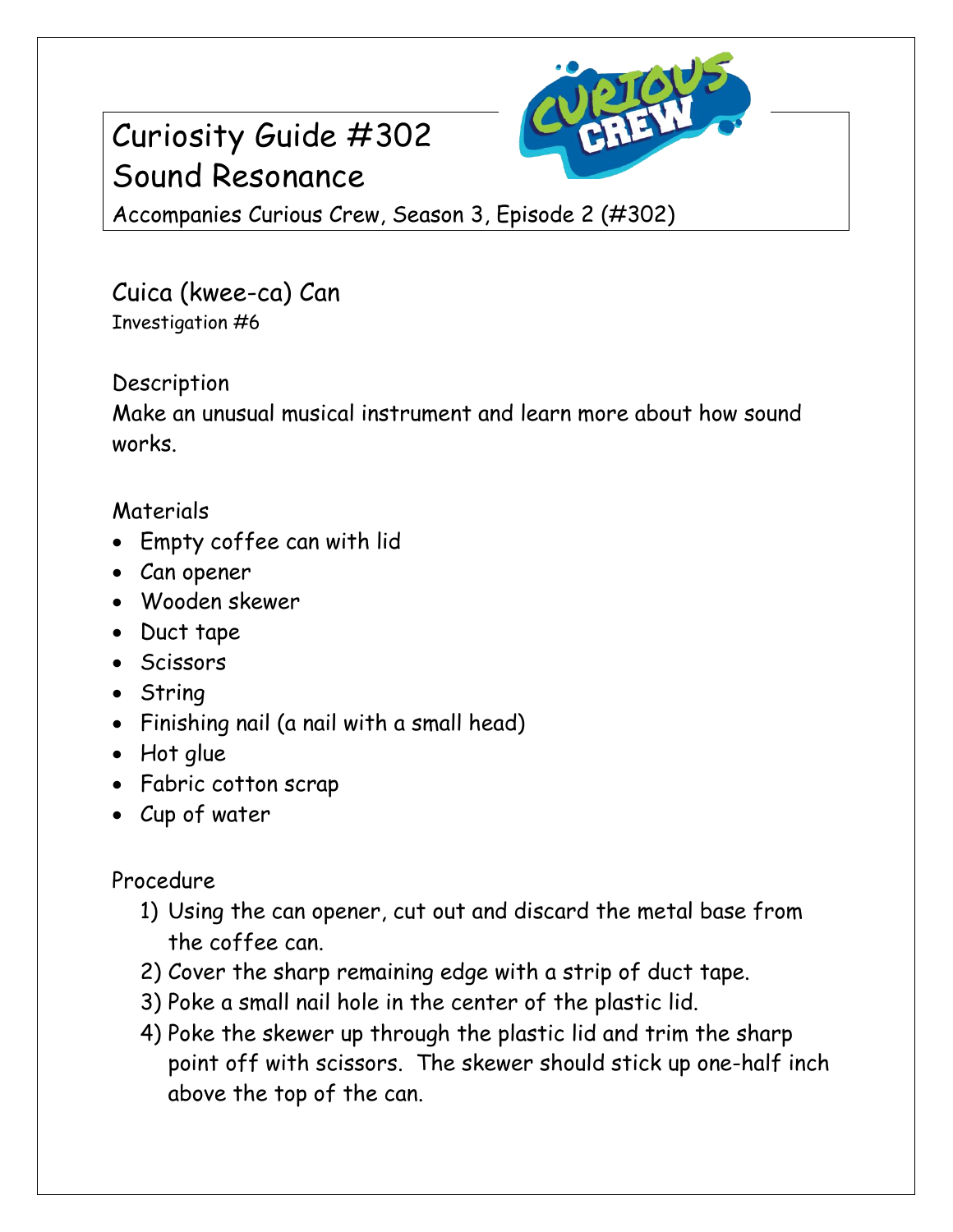- 5) Cut two short lengths of string. Tie a knot around the skewer, both above and below the lid.
- 6) Add hot glue to each knot to keep the stick in place.
- 7) Dip the cloth in the container of water. Squeeze out the excess so that the cloth is damp.
- 8) Slide the cloth on the wood skewer at different speeds.
- 9) What sounds can you produce?
- 10)What happens if you lay a finger on the lid while pulling the cloth?

My Results

#### Explanation

Cuicas are originally African instruments, but Brazilians also play them during Carnival. Sound is produced when things vibrate, and in this example, the sound vibrations come from the motion on the stick and the contact with the lid. The hollow air chamber in the open can allows the sound waves to vibrate the air there. When the vibrations on the instrument continue, they can match with the waves in the air, build, and amplify the sound. This is called resonance.